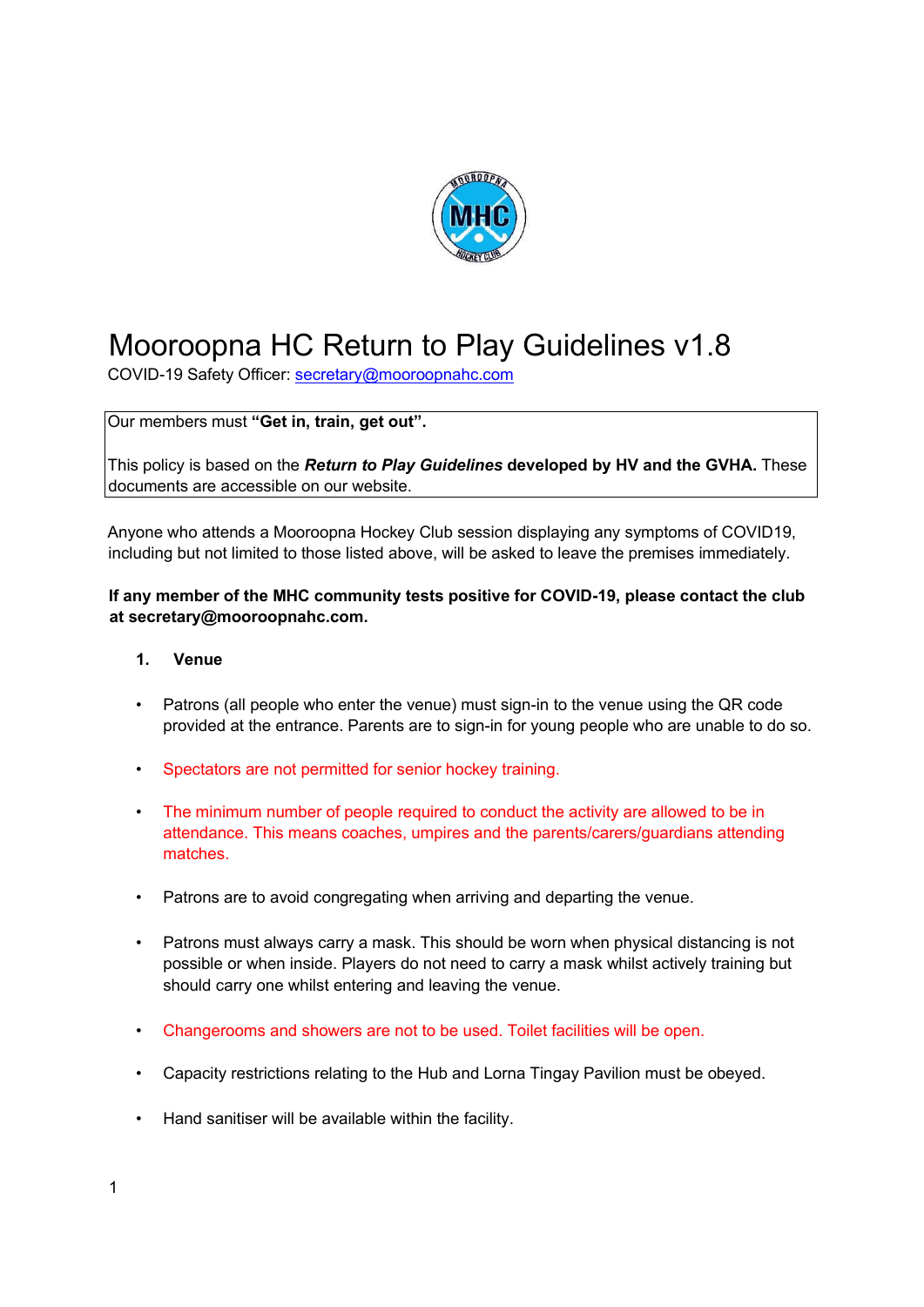## **2. On-field safety guidelines**

| Junior training (18 and under)                                                                                                                                                                                                                                                                                                                                                                     | <b>Senior training</b>                                                                                                                                                                                                                                                                                                                                                                                                                                                                                                                                                                                                     |
|----------------------------------------------------------------------------------------------------------------------------------------------------------------------------------------------------------------------------------------------------------------------------------------------------------------------------------------------------------------------------------------------------|----------------------------------------------------------------------------------------------------------------------------------------------------------------------------------------------------------------------------------------------------------------------------------------------------------------------------------------------------------------------------------------------------------------------------------------------------------------------------------------------------------------------------------------------------------------------------------------------------------------------------|
| Full-contact training is allowed<br>HV recommend that training for<br>$\bullet$<br>participants of this age is kept to two<br>zones.<br>NO SPECTATORS are allowed to<br>attend trainings.<br>The minimum number of people<br>$\bullet$<br>required to conduct the activity are<br>allowed.<br>Arrive just before training begins and<br>depart immediately after the<br>conclusion of the session. | <b>Adult Training can be contact</b><br>$\bullet$<br>providing that training sessions involve<br>players from a single team. For<br>example, A & B Grade sides can't<br>train with each other.<br>NO SPECTATORS are permitted<br>$\bullet$<br>(unless a caregiver accompanying a<br>junior player)<br>Junior players are required to abide by<br>$\bullet$<br>these rules when training with adults.<br>Arrive just before training begins and<br>$\bullet$<br>depart immediately after the<br>conclusion of the session.<br>The minimum number of people<br>$\bullet$<br>required to conduct the activity are<br>allowed. |

## **3. Equipment/ hygiene**

- People should use own equipment where possible and minimise sharing of equipment. If equipment it shared, it should be cleaned and sterilised before and after each use.
- It is advisable to clean and disinfect equipment following use and prior to being used again for another session. MHC & the GVHA will provide cleaning products.
- Non-essential contact between players (hugs, hi-5s) **must** be avoided.
- Players are to
	- Bring their own, labelled, drink bottle. Use of the drinking fountain is available but discouraged.
	- Shower at home before and after training
	- Wear clean clothes
	- Wash hands or sanitise pre and post training
	- Avoid rinsing their mouthguard at the facility

#### **4. Non-compliance**

Directions will continue to be enforced through spot checks by Victoria Police and use of emergency powers by the Department of Health and Human Services and authorised officers to ensure compliance with the directions of the Chief Health Officer.